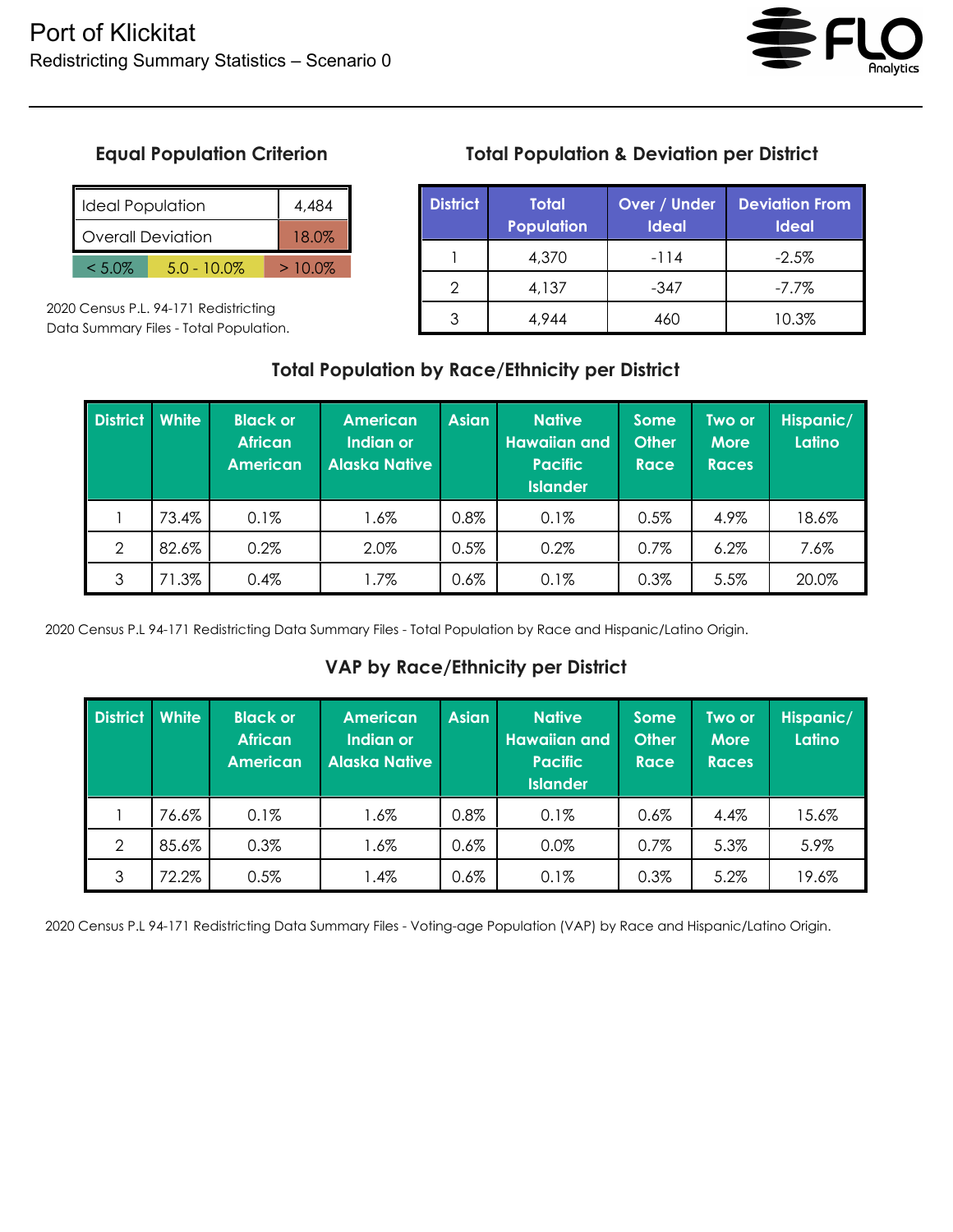

## **CVAP by Race/Ethnicity per District**

| <b>District</b> | <b>White</b> | <b>Black or</b><br><b>African</b><br><b>American</b> | <b>American</b><br><b>Indian or Alaska</b><br><b>Native</b> | <b>Asian</b> | <b>Native Hawaiian</b><br>and Pacific<br><b>Islander</b> | Two or<br><b>More</b><br><b>Races</b> | Hispanic/<br>Latino |
|-----------------|--------------|------------------------------------------------------|-------------------------------------------------------------|--------------|----------------------------------------------------------|---------------------------------------|---------------------|
|                 | 89.1%        | $0.0\%$                                              | 0.0%                                                        | 0.2%         | 0.0%                                                     | 2.9%                                  | 8.0%                |
| $\mathcal{P}$   | 92.5%        | $.2\%$                                               | 0.3%                                                        | $.0\%$       | $0.0\%$                                                  | 1.9%                                  | 2.9%                |
| 3               | 85.2%        | 0.1%                                                 | 2.3%                                                        | 0.7%         | $0.0\%$                                                  | 3.5%                                  | 8.3%                |

2015-2019 American Community Survey Citizen Voting-age Population (CVAP) by Race and Ethnicity Special Tabulation. Rounding of estimates may lead to summation of race/ethnicity percentages not equal to 100% (+/- 1%).

#### **Contiguity Criterion**

Are all districts contiguous at more than a point or by bridge or by regular ferry service? **Yes**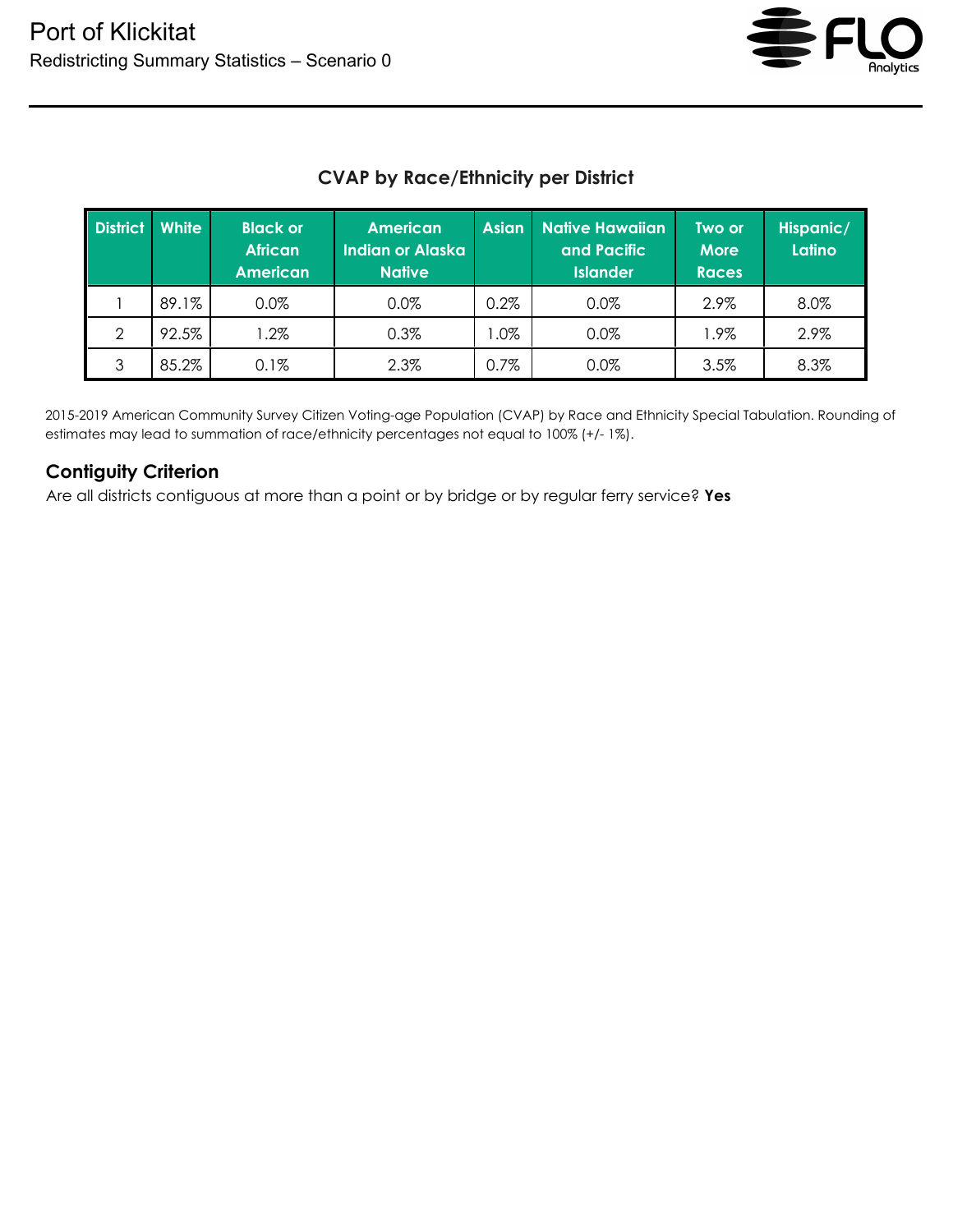

## **Preservation of Geographic Integrity Criteria (i.e., minimize division of cities, communities of interest, etc. based on geographic area)**

| COI                        | Total # of | # of COIs Preserved in   | ′ % of COIs Preserved in в | <b>COIs Not Preserved in</b>  |
|----------------------------|------------|--------------------------|----------------------------|-------------------------------|
| ateaorv                    | COIs       | <b>Minimum Districts</b> | <b>Minimum Districts</b>   | <b>Minimum # of Districts</b> |
| Voting<br><b>Precincts</b> | 18         |                          | 89%                        | Mtn Brook, North Fruit Valley |

The category "COIs Not Preserved in Minimum # of Districts" includes any geographic entity that is divided, even minimally, by a [district/ward/etc.] boundary.